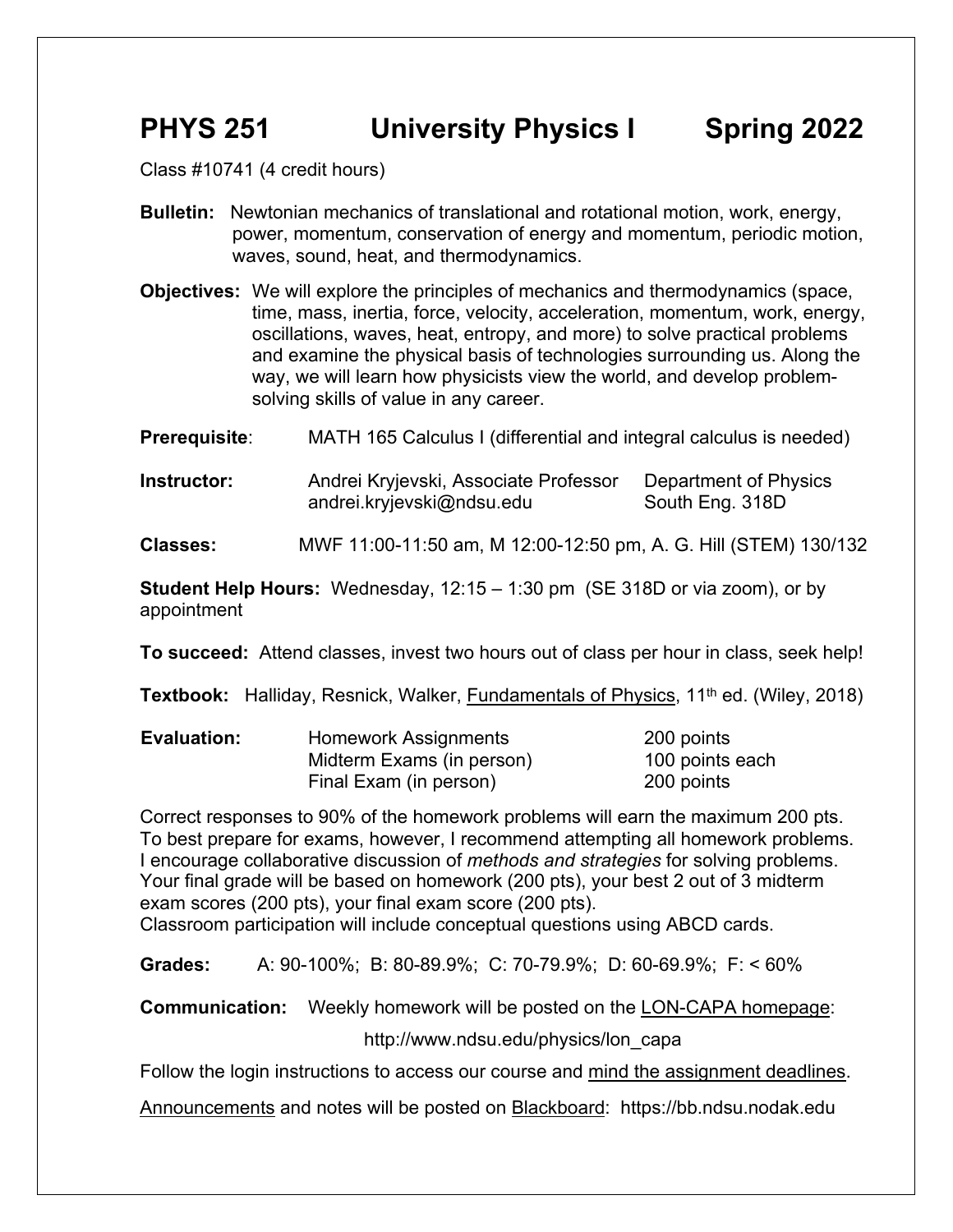# **Main Topics and Preliminary Timetable**

| Chapter 1                   | Measurement                                | Jan 10-14       |
|-----------------------------|--------------------------------------------|-----------------|
| Martin Luther King, Jr. Day | no class                                   | Jan 17          |
| Chapter 2                   | Motion Along a Straight Line               | Jan 17-21       |
| Chapter 3                   | Vectors                                    | Jan 24-28       |
| Chapter 4                   | Motion in 2 and 3 Dimensions               | Jan 31- Feb 4   |
| Chapter 5                   | Force and Motion I                         | Feb 7-11        |
| <b>Midterm Exam 1</b>       | <b>Covering Chapters 1-4</b>               | Wed, Feb 16     |
| Chapter 6                   | <b>Force and Motion II</b>                 | Feb 14-18       |
| Presidents' Day             | no class                                   | Feb 21          |
| Chapter 7                   | Kinetic Energy and Work                    | Feb 21-25       |
| Chapter 8                   | <b>Potential Energy and</b>                | Feb 28- Mar 4   |
|                             | <b>Conservation of Energy</b>              |                 |
| Chapter 9                   | Center of Mass, Momentum                   | Mar 7-11        |
| <b>Spring Break</b>         | no classes                                 | Mar 14-18       |
| Chapter 10                  | <b>Rotational Motion</b>                   | Mar 21-25       |
| <b>Midterm Exam 2</b>       | <b>Covering Chapters 5-9</b>               | Wed, Mar 30     |
| Chapter 11                  | Rolling, Torque, and                       | Mar 28 - Apr 1  |
|                             | <b>Angular Momentum</b>                    |                 |
| Chapter 12                  | <b>Equilibrium and Elasticity</b>          | Apr 4-8         |
| Chapter 13                  | Gravitation                                | Apr 11-15       |
| <b>Spring Recess</b>        | no class                                   | Apr 15, 18      |
| Chapter 14                  | <b>Fluids</b>                              | Apr 18-22       |
| <b>Midterm Exam 3</b>       | <b>Covering Chapters 10-14</b>             | Wed, Apr 27     |
| Chapters 15-17              | <b>Oscillations and Waves</b>              | Apr 25-29       |
| Chapters 18-20              | Thermodynamics: Heat, 1 <sup>st</sup> Law, | May 2-6         |
|                             | Entropy and the $2^{nd}$ Law               |                 |
| <b>Final Exam</b>           | <b>Comprehensive</b>                       | Thu, 5/12, 8 AM |

### **Academic Honesty and Special Needs:**

*The academic community is operated on the basis of honesty, integrity, and fair play. NDSU Policy 335: Code of Academic Responsibility and Conduct applies to cases in which cheating, plagiarism, or other academic misconduct have occurred in an instructional context. Students found guilty of academic misconduct are subject to penalties, up to and possibly including suspension and/or expulsion. Student academic misconduct records are maintained by the Office of Registration and Records. Informational resources about academic honesty for students and instructional staff members can be found at* www.ndsu.edu/academichonesty*.*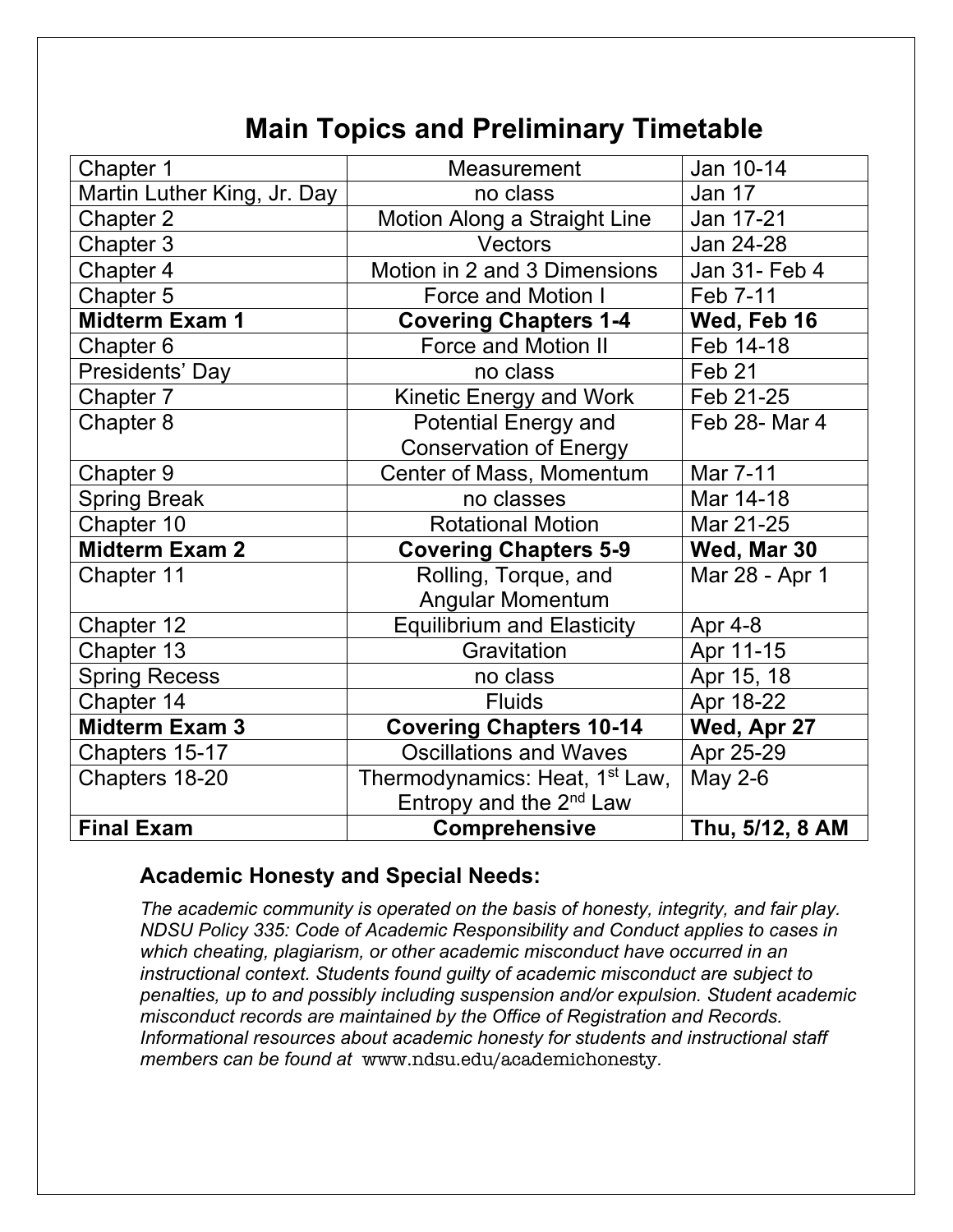*Any students with disabilities or special needs, who need accommodations in this course, are invited to share concerns or requests with the instructor and to contact the Disability Services Office (*www.ndsu.edu/disabilityservices*) as soon as possible.*

### **COVID-19 Related Information**

#### **Communication**

Course-related information will be communicated primarily during our class meetings. Reminders and notifications of any schedule changes will be communicated through NDSU email and posted on the Blackboard announcements page.

Your NDSU email address is the official route for course-related information.

Office hours will be conducted in person and via Zoom (at times to be announced).

If you have any technology concerns, please contact the IT Help Desk:

ndsu.helpdesk@ndsu.edu 701-231-8685 (option 1)

#### **Submission of Homework and Posting of Grades**

Homework assignments will be submitted on the LON-CAPA homepage:

http://www.ndsu.edu/physics/lon\_capa

Grades will be posted on our Blackboard course homepage.

#### **Copyright of Course Materials**

Recording any class meetings with your own personal devices is strictly prohibited. See NDSU Policy 190 on Intellectual Property.

#### **Health and Safety Expectations**

Information on COVID-19 and NDSU's response:

https://www.ndsu.edu/police\_safety/covid\_19\_preparedness\_and\_response/

I encourage all students to attend class meetings in person. According to NDSU policy and CDC guidelines, when in the classroom, you must properly wear a face covering (covering both the mouth and nose) for the entire class. Wearing a face covering helps reduce the risk to others in case you are infected but do not have symptoms, and also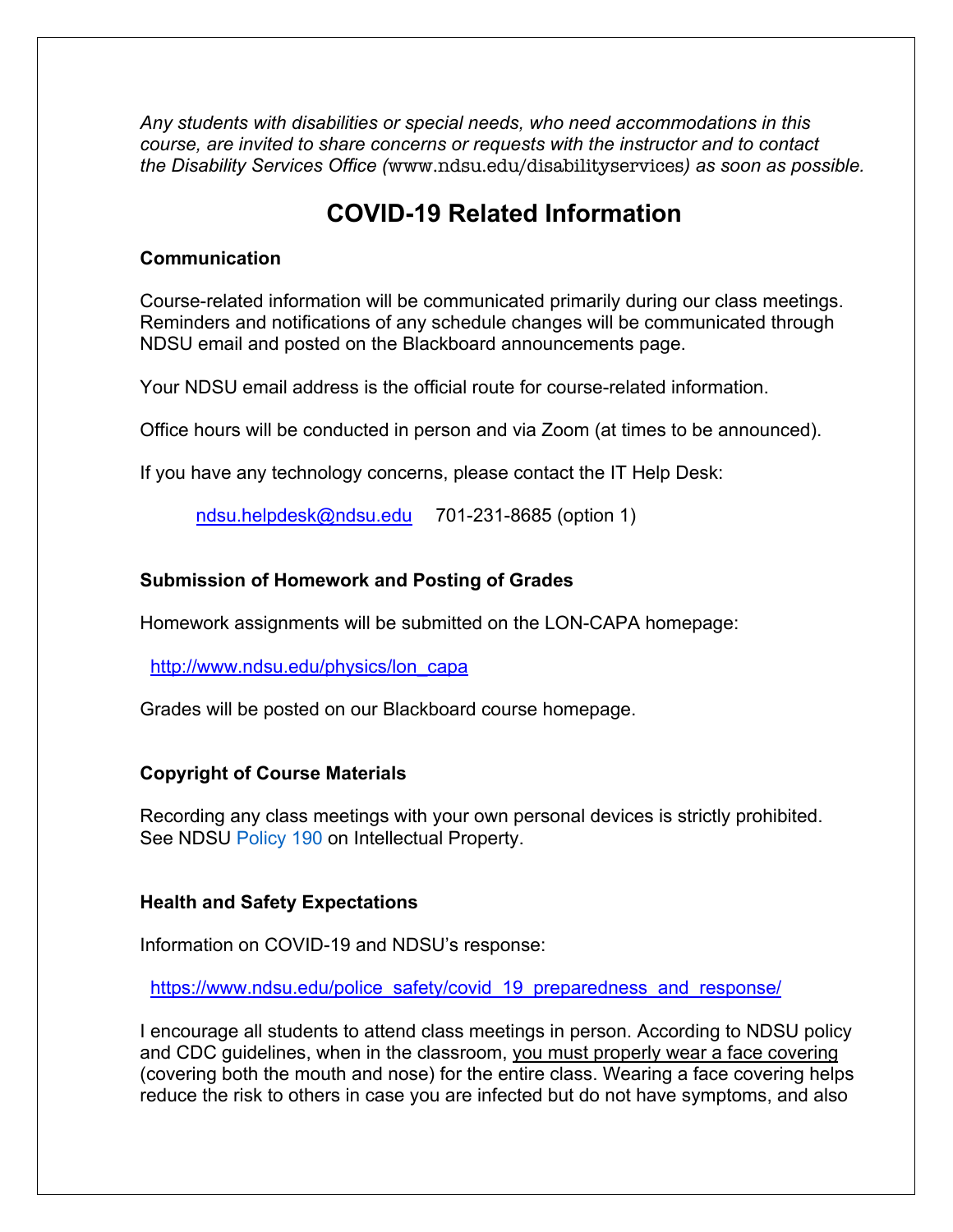may protect you from infection. *Research studies show that even if vaccinated you can become infected and transmit the virus to others.*

If you fail to properly wear a face covering, you will not be admitted to the classroom. However, you may choose to participate remotely and synchronously via Zoom (see HyFlex options below).

Students who cannot wear a face covering due to a medical condition or disability may seek accommodation through Disability Services:

#### 701-231-8463 https://www.ndsu.edu/disabilityservices/

Disinfecting supplies are provided for you to disinfect your learning space. You may also use your own disinfecting supplies.

Whenever possible, observe physical distancing guidelines, maintaining 2 m separation from others. Avoid congregating around the classroom entrance before or after class.

In accordance with NDSU Policy 601, failure to comply with instructions, including this syllabus, may be handled according to the Code of Student Conduct resolution process and may result in disciplinary sanctions.

Food and drink are not allowed in class except with a documented accommodation through Disability Services.

*Do not come to class if you are sick*. Please protect your health and the health of others by staying home, where you may participate remotely. For information on COVID-19, symptoms, testing, and steps to stay healthy see

#### https://www.ndsu.edu/studenthealthservice/covid\_19/

#### *Do not come to class if you have been exposed to individuals who tested positive for COVID-19 and/or you have been notified to self-quarantine due to exposure*.

If you are unable to attend class at the scheduled time due to illness or exposure, email me promptly for alternate arrangements, including accommodations and extensions.

If you are absent from class as a result of a COVID-19 diagnosis or quarantine, you will be able to participate in class remotely (see HyFlex Options below).

#### **HyFlex Options**

Resource for students on HyFlex instruction, compiled by IT: https://kb.ndsu.edu/learn